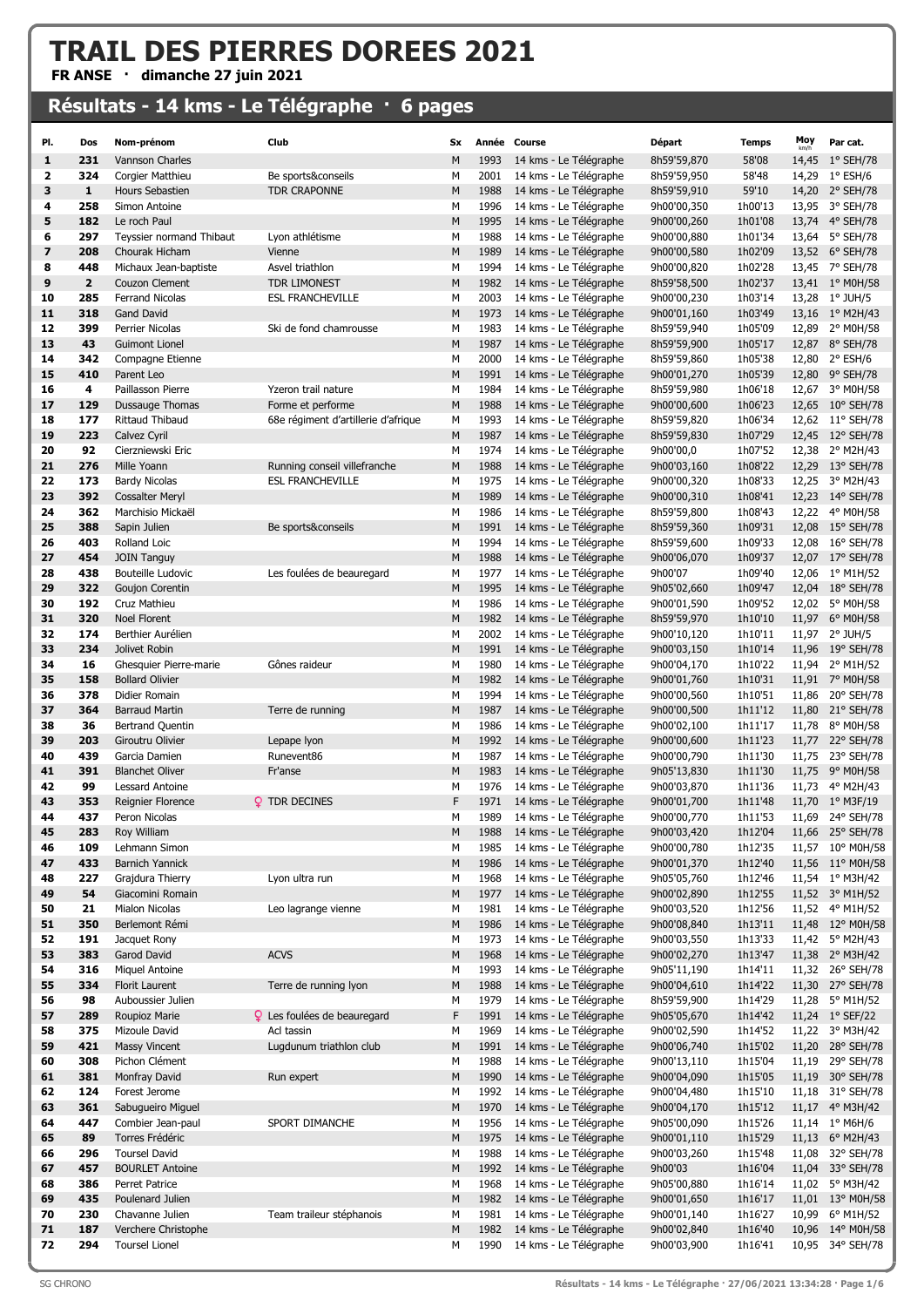| PI.        | Dos        | Nom-prénom                       | Club                       | <b>Sx</b> |      | Année Course           | Départ      | <b>Temps</b>       | Moy          | Par cat.           |
|------------|------------|----------------------------------|----------------------------|-----------|------|------------------------|-------------|--------------------|--------------|--------------------|
| 73         | 455        | ZAGO Cyrille                     |                            | M         | 1971 | 14 kms - Le Télégraphe | 9h00'05,390 | 1h16'43            | 10,95        | 6° M3H/42          |
| 74         | 41         | Giraud Rémi                      |                            | М         | 1986 | 14 kms - Le Télégraphe | 9h00'03,160 | 1h16'45            |              | 10,94 15° M0H/58   |
| 75         | 116        | Urrea Thomas                     |                            | M         | 1995 | 14 kms - Le Télégraphe | 9h05'05,550 | 1h16'51            | 10,93        | 35° SEH/78         |
|            |            |                                  | AAAL                       |           |      |                        |             |                    |              |                    |
| 76         | 287        | Ria Luc                          |                            | м         | 1961 | 14 kms - Le Télégraphe | 9h00'02,060 | 1h16'55            |              | 10,92 1° M5H/11    |
| 77         | 407        | Hernandez Franck                 |                            | M         | 1986 | 14 kms - Le Télégraphe | 9h05'00,950 | 1h16'59            |              | 10,91 16° M0H/58   |
| 78         | 205        | <b>Temporel Alexis</b>           | Asvel athletisme           | M         | 1987 | 14 kms - Le Télégraphe | 9h00'01,570 | 1h17'03            | 10,90        | 36° SEH/78         |
| 79         | 206        | Landry-temporel Pauline          | <b>♀</b> Asvel athletisme  | F         | 1990 | 14 kms - Le Télégraphe | 9h00'01,220 | 1h17'03            | 10,90        | $2°$ SEF/22        |
| 80         | 418        | Courtine Antoine                 |                            | М         | 1996 | 14 kms - Le Télégraphe | 9h00'06,730 | 1h17'14            | 10,88        | 37° SEH/78         |
| 81         | 213        | Ruberti Matteo                   | Team ruberti               | M         | 2002 | 14 kms - Le Télégraphe | 9h00'00,330 | 1h17'19            | 10,86        | $3^{\circ}$ JUH/5  |
| 82         | 265        | Ruberti Frédéric                 |                            | М         | 1974 | 14 kms - Le Télégraphe | 9h00'00,420 | 1h17'20            |              | 10,86 7° M2H/43    |
| 83         | 346        | <b>Periand Thomas</b>            | Eag                        | M         | 1977 | 14 kms - Le Télégraphe | 9h00'00,270 | 1h17'43            |              | 10,81 7° M1H/52    |
| 84         | 380        | Closen Aurélien                  | Acl                        | M         | 1976 | 14 kms - Le Télégraphe | 9h00'01,900 | 1h17'59            |              | 10,77 8° M2H/43    |
| 85         | 301        | Devidal Julien                   |                            | M         | 1984 | 14 kms - Le Télégraphe | 9h05'07,830 | 1h18'04            |              | 10,76 17° M0H/58   |
| 86         | 9          | Agbigbi Herman                   |                            | М         | 1981 | 14 kms - Le Télégraphe | 9h00'01,090 | 1h18'11            | 10,74        | 8° M1H/52          |
| 87         | 338        | Schnyder Xavier                  | Bière du pendule           | M         | 1978 | 14 kms - Le Télégraphe | 9h05'05,990 | 1h18'11            |              | 10,74 9° M1H/52    |
| 88         | 376        | Isaac Emmanuel                   |                            | М         | 1974 | 14 kms - Le Télégraphe | 9h00'02,190 | 1h18'16            |              | 10,73 9° M2H/43    |
| 89         | 449        | RENOULT LAURIANNE                | Q                          | F         | 1990 | 14 kms - Le Télégraphe | 9h00'02,320 | 1h18'21            | 10,72        |                    |
| 90         | 419        | Theisen Nils                     |                            | М         | 1999 | 14 kms - Le Télégraphe | 9h00'03,650 | 1h18'31            |              | 10,70 3° ESH/6     |
| 91         | 425        | Sellier Cyrille                  |                            | M         | 1971 | 14 kms - Le Télégraphe | 9h00'05,780 | 1h18'31            |              | 10,70 7° M3H/42    |
| 92         | 400        | Malle Jean-françois              |                            | М         | 1980 | 14 kms - Le Télégraphe | 9h00'10,260 | 1h18'52            | 10,65        | 10° M1H/52         |
| 93         | 351        | Fauquant Clément                 | Lugdunum triathlon club    | M         | 1982 | 14 kms - Le Télégraphe | 9h04'59,750 | 1h18'55            |              | 10,64 18° M0H/58   |
| 94         | 104        | Dos santos Mathieu               |                            | М         | 1981 | 14 kms - Le Télégraphe | 9h00'14,630 | 1h19'09            |              | 10,61 11° M1H/52   |
| 95         |            |                                  |                            |           |      |                        |             |                    |              | 10,61 38° SEH/78   |
|            | 27         | <b>Bollig Pierre</b>             | Csa rambert                | M         | 1996 | 14 kms - Le Télégraphe | 9h00'03,050 | 1h19'11            |              |                    |
| 96         | 284        | Ferrand Christophe               | <b>ESL FRANCHEVILLE</b>    | М         | 1971 | 14 kms - Le Télégraphe | 9h00'01,280 | 1h19'26            |              | 10,57 8° M3H/42    |
| 97         | 341        | Janin Guillaume                  |                            | M         | 1983 | 14 kms - Le Télégraphe | 9h04'59,630 | 1h19'37            |              | 10,55 19° M0H/58   |
| 98         | 111        | Mesa Ana                         | Q                          | F         | 1991 | 14 kms - Le Télégraphe | 9h00'01,460 | 1h19'46            |              | 10,53 3° SEF/22    |
| 99         | 413        | <b>Brisson Romain</b>            |                            | M         | 1982 | 14 kms - Le Télégraphe | 9h05'03,370 | 1h20'15            |              | 10,47 20° M0H/58   |
| 100        | 366        | Colombo Michel                   | Ac tassin                  | M         | 1954 | 14 kms - Le Télégraphe | 9h00'02,710 | 1h20'16            | 10,47        | $2^{\circ}$ M6H/6  |
| 101        | 345        | Pasquet Terry                    |                            | M         | 1994 | 14 kms - Le Télégraphe | 9h00'03,730 | 1h20'18            | 10,46        | 39° SEH/78         |
| 102        | 416        | Kahn Sébastien                   | AAAL                       | M         | 1979 | 14 kms - Le Télégraphe | 9h00'05,180 | 1h20'24            |              | 10,45 12° M1H/52   |
| 103        | 458        | <b>DUSSANGE Quentin</b>          |                            | M         | 2000 | 14 kms - Le Télégraphe | 9h00'05,440 | 1h20'32            | 10,43        | $4^{\circ}$ ESH/6  |
| 104        | 17         | Maire William                    |                            | М         | 1996 | 14 kms - Le Télégraphe | 9h00'04,540 | 1h20'35            | 10,42        | 40° SEH/78         |
| 105        | 444        | Buttigieg Jordan                 |                            | M         | 1990 | 14 kms - Le Télégraphe | 9h04'57,190 | 1h20'38            |              | 10,42 41° SEH/78   |
| 106        | 110        | Celis Manuel                     |                            | M         | 1991 | 14 kms - Le Télégraphe | 9h00'02,530 | 1h20'49            | 10,39        | 42° SEH/78         |
| 107        | 260        | Perraud Victor                   |                            | M         | 2002 | 14 kms - Le Télégraphe | 9h00'16,100 | 1h21'05            |              | 10,36 4° JUH/5     |
| 108        | 379        | Messalta Laurent                 | Jouat                      | М         | 1975 | 14 kms - Le Télégraphe | 9h05'22,330 | 1h21'05            | 10,36        | 10° M2H/43         |
| 109        | 393        | Leroy Vincent                    |                            | M         | 1980 | 14 kms - Le Télégraphe | 9h00'03,110 | 1h21'08            |              | 10,35 13° M1H/52   |
| 110        | 179        | Moreau roque Eric                | Entente ouest lyonnais     | М         | 1972 | 14 kms - Le Télégraphe | 9h00'01,750 | 1h21'29            |              | 10,31 11° M2H/43   |
| 111        | 456        | MINCHELLA Toni                   |                            | M         | 1992 | 14 kms - Le Télégraphe | 9h00'04,650 | 1h21'33            | 10,30        | 43° SEH/78         |
| 112        | 404        | Sicard Isabelle                  | Q                          | F         | 1977 | 14 kms - Le Télégraphe | 9h05'01,820 | 1h21'51            |              | 10,26 1° M1F/24    |
| 113        | 236        | Leduc Mathias                    |                            | M         | 1980 | 14 kms - Le Télégraphe | 9h05'05,490 | 1h22'08            |              | 10,23 14° M1H/52   |
| 114        | 210        |                                  |                            | M         | 1980 |                        |             | 1h22'22            |              | 15° M1H/52         |
|            |            | Martin Rodolphe                  |                            |           |      | 14 kms - Le Télégraphe | 9h00'03,760 |                    | 10,20        |                    |
| 115        | 94         | Le calve Jean-philippe           |                            | M         | 1964 | 14 kms - Le Télégraphe | 9h05'08,600 | 1h22'26            | 10,19        | $1^{\circ}$ M4H/14 |
| 116        | 432        | Montrol Manuel                   | Les foulées de beauregard  | М         | 1964 | 14 kms - Le Télégraphe | 9h00'07,170 | 1h22'39            |              | 10,16 2° M4H/14    |
| 117        | 323        | Pingeaon Thierry                 | Courir dans les monts d'or | M         | 1970 | 14 kms - Le Télégraphe | 9h00'10,880 | 1h22'39            |              | 10,16 9° M3H/42    |
| 118        | 126        | Parouty Olivier                  |                            | М         | 1972 | 14 kms - Le Télégraphe | 9h05'03,820 | 1h22'51            |              | 10,14 12° M2H/43   |
| 119        | 343        | Johanny Remi                     | Les amis de la rodière     | M         | 1986 | 14 kms - Le Télégraphe | 9h00'04,860 | 1h23'12            | 10,10        | 21° M0H/58         |
| 120        | 7          | Bonne Romain                     |                            | М         | 1987 | 14 kms - Le Télégraphe | 9h00'07,090 | 1h23'19            | 10,08        | 44° SEH/78         |
| 121        | 426        | Canavelli Olivier                |                            | M         | 1983 | 14 kms - Le Télégraphe | 9h05'01,040 | 1h23'20            |              | 10,08 22° M0H/58   |
| 122        | 332        | Sapin Hugo                       | Lugdunum triathlon club    | М         | 1988 | 14 kms - Le Télégraphe | 9h05'06,890 | 1h23'21            | 10,08        | 45° SEH/78         |
| 123        | 220        | Fauvi Anthony                    | Friends insta trail        | M         | 1992 | 14 kms - Le Télégraphe | 9h00'16,640 | 1h23'25            | 10,07        | 46° SEH/78         |
| 124        | 394        | Goupil Alexandre                 | Lugdunum triathlon club    | М         | 1990 | 14 kms - Le Télégraphe | 9h05'01,180 | 1h23'26            | 10,07        | 47° SEH/78         |
| 125        | 330        | Sermondadaz Jacques              | <b>ACVS</b>                | М         | 1959 | 14 kms - Le Télégraphe | 9h00'03,880 | 1h23'27            | 10,07        | 2° M5H/11          |
| 126        | 384        | Kaszycka Philippe                |                            | М         | 1973 | 14 kms - Le Télégraphe | 9h00'11,590 | 1h23'28            | 10,06        | 13° M2H/43         |
| 127        | 113        | <b>Barbier Roland</b>            | Friends insta trail        | М         | 1979 | 14 kms - Le Télégraphe | 9h00'14,630 | 1h23'29            | 10,06        | 16° M1H/52         |
| 128        | 152        | Chaux Julien                     | Courir a Iyon              | М         | 1987 | 14 kms - Le Télégraphe | 9h05'06,570 | 1h23'30            | 10,06        | 48° SEH/78         |
| 129        | 263        | Ibenkirane Mohammed              | Asvel                      | М         | 1970 | 14 kms - Le Télégraphe | 9h00'02,210 | 1h23'51            | 10,02        | 10° M3H/42         |
| 130        | 118        | Lecler Ronan                     | AAAL                       | М         | 1987 | 14 kms - Le Télégraphe | 9h00'06,660 | 1h23'55            | 10,01        | 49° SEH/78         |
| 131        | 272        | Nicolas Jonathan                 | Canicross des monts        | M         | 1987 | 14 kms - Le Télégraphe | 9h05'22,830 | 1h24'08            | 9,98         | 50° SEH/78         |
| 132        | 427        | Darsel Vianey                    |                            | М         | 1998 | 14 kms - Le Télégraphe | 9h05'13,140 | 1h24'13            | 9,97         | 51° SEH/78         |
| 133        | 397        | Tardif Mickaël                   |                            | М         | 1989 | 14 kms - Le Télégraphe | 9h05'21,700 | 1h24'13            | 9,97         | 52° SEH/78         |
| 134        | 352        | Barnavon Thierry                 | Vsa                        | М         | 1957 | 14 kms - Le Télégraphe | 9h00'03,140 | 1h24'14            | 9,97         | 3° M5H/11          |
| 135        | 256        | Bouiller Jean                    |                            | М         | 1970 | 14 kms - Le Télégraphe | 9h00'01,840 | 1h24'25            | 9,95         | 11° M3H/42         |
|            |            |                                  |                            | М         | 1972 | 14 kms - Le Télégraphe | 9h05'01,800 |                    |              | 14° M2H/43         |
| 136<br>137 | 309<br>290 | Dupont Stéphane<br>Gresteau Remy |                            | М         | 1986 | 14 kms - Le Télégraphe | 9h05'11,140 | 1h24'27<br>1h24'50 | 9,95<br>9,90 | 23° M0H/58         |
|            |            |                                  |                            |           |      |                        |             |                    |              |                    |
| 138        | 340        | Raynard Jean marc                | <b>RAMS</b>                | М         | 1965 | 14 kms - Le Télégraphe | 9h00'06,140 | 1h25'00            | 9,88         | 3° M4H/14          |
| 139        | 18         | Pichon Fabien                    |                            | М         | 1980 | 14 kms - Le Télégraphe | 9h00'00     | 1h25'01            | 9,88         | 17° M1H/52         |
| 140        | 429        | Hostier Séverine                 | Q                          | F         | 1972 | 14 kms - Le Télégraphe | 9h00'01,870 | 1h25'01            | 9,88         | 1° M2F/23          |
| 141        | 52         | Durand Jean-luc                  | <b>ACVS</b>                | M         | 1966 | 14 kms - Le Télégraphe | 9h00'01,470 | 1h25'09            | 9,86         | 4° M4H/14          |
| 142        | 127        | Leclerc pesselier Mélanie        | <b>9</b> Team alix         | F         | 1980 | 14 kms - Le Télégraphe | 9h05'01,900 | 1h25'12            | 9,86         | 2° M1F/24          |
| 143        | 186        | Paulet Nicolas                   |                            | М         | 1980 | 14 kms - Le Télégraphe | 9h05'02,860 | 1h25'13            | 9,86         | 18° M1H/52         |
| 144        | 143        | Ciancia Philippe                 |                            | М         | 1971 | 14 kms - Le Télégraphe | 9h05'04,610 | 1h25'15            | 9,85         | 12° M3H/42         |
| 145        | 242        | Paar Frédéric                    |                            | М         | 1986 | 14 kms - Le Télégraphe | 9h05'10,190 | 1h25'30            | 9,82         | 24° M0H/58         |
| 146        | 178        | Rulliere Marc                    |                            | М         | 1968 | 14 kms - Le Télégraphe | 9h05'07,050 | 1h25'42            | 9,80         | 13° M3H/42         |
| 147        | 146        | Mathy Alexia                     | Q                          | F         | 1995 | 14 kms - Le Télégraphe | 9h05'02,250 | 1h25'45            | 9,80         | 4° SEF/22          |
| 148        | 434        | Darsel Eric                      | Saint priest triathlon     | М         | 1970 | 14 kms - Le Télégraphe | 9h05'12,520 | 1h25'46            | 9,79         | 14° M3H/42         |
| 149        | 312        | Luc Philippe                     |                            | М         | 1981 | 14 kms - Le Télégraphe | 9h05'17,710 | 1h25'55            | 9,78         | 19° M1H/52         |
| 150        | 144        | Pichon Florent                   |                            | М         | 1982 | 14 kms - Le Télégraphe | 9h05'02,830 | 1h26'04            | 9,76         | 25° M0H/58         |
| 151        | 39         | Robinet Florian                  |                            | М         | 1992 | 14 kms - Le Télégraphe | 9h00'03,290 | 1h26'23            | 9,72         | 53° SEH/78         |
|            |            |                                  |                            |           |      |                        |             |                    |              |                    |

SG CHRONO Résultats - 14 kms - Le Télégraphe · 27/06/2021 13:34:29 · Page 2/6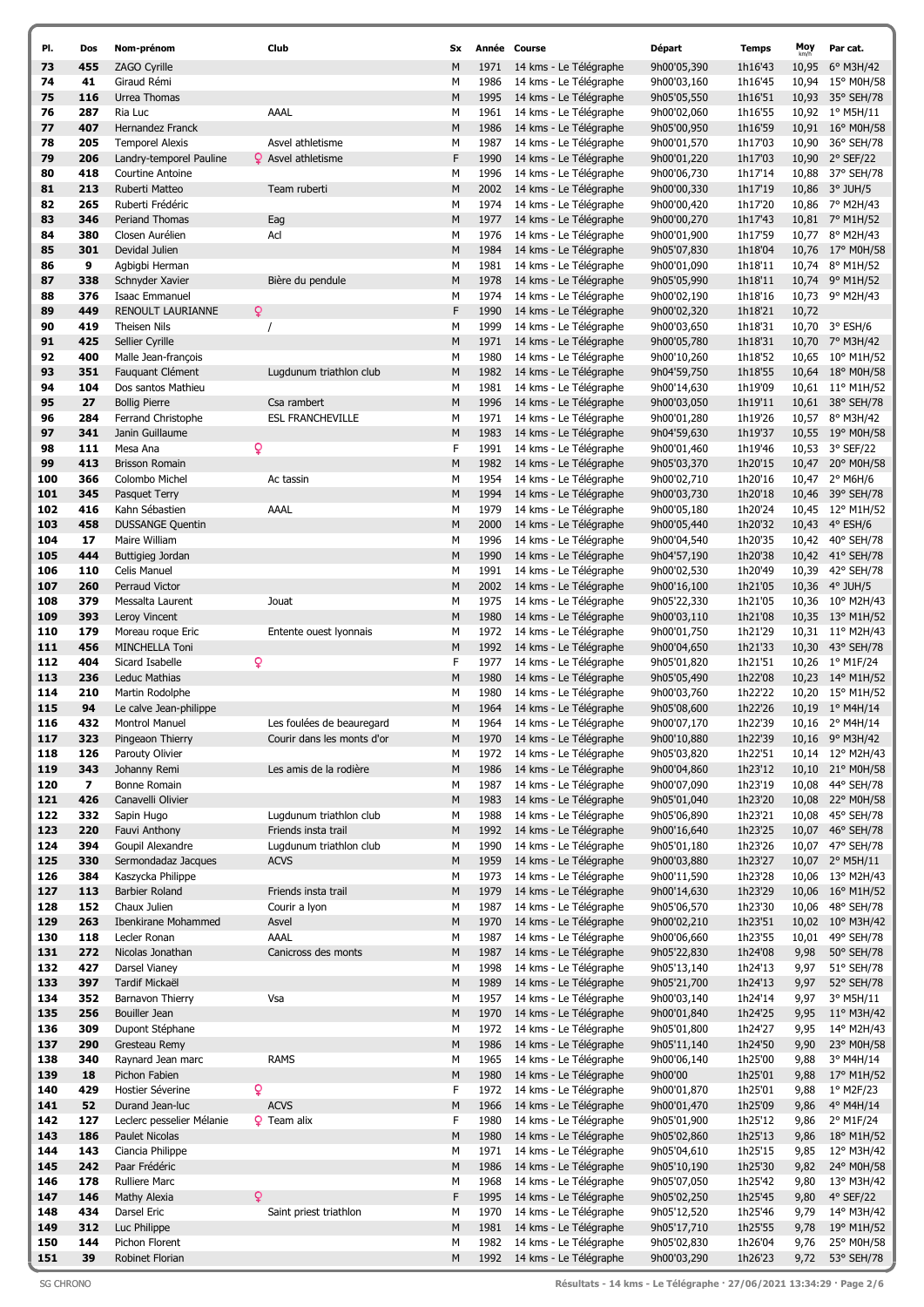| PI.        | Dos        | Nom-prénom                            | Club                             | <b>Sx</b> | Année        | Course                                           | Départ                     | <b>Temps</b>       | Moy          | Par cat.                 |
|------------|------------|---------------------------------------|----------------------------------|-----------|--------------|--------------------------------------------------|----------------------------|--------------------|--------------|--------------------------|
| 152        | 304        | Sudour Philippe                       |                                  | M         | 1972         | 14 kms - Le Télégraphe                           | 9h05'11,560                | 1h26'44            | 9,68         | 15° M2H/43               |
| 153        | 55         | Astier Christophe                     |                                  | M         | 1976         | 14 kms - Le Télégraphe                           | 9h00'04,330                | 1h26'45            | 9,68         | 16° M2H/43               |
| 154        | 239        | Guedon Matthieu                       |                                  | М         | 1976         | 14 kms - Le Télégraphe                           | 9h05'04,230                | 1h26'50            | 9,67         | 17° M2H/43               |
| 155        | 279        | Wittemann Elodie                      | ¥                                | F         | 1984         | 14 kms - Le Télégraphe                           | 9h05'06,150                | 1h27'05            | 9,65         | $1^{\circ}$ MOF/18       |
| 156        | 358        | <b>Audard Bertille</b>                | <b>Q</b> TDR LIMONEST            | F         | 1984         | 14 kms - Le Télégraphe                           | 9h05'00,060                | 1h27'12            | 9,63         | 2° M0F/18                |
| 157        | 176        | Guihard Benjamin                      |                                  | M         | 1989         | 14 kms - Le Télégraphe                           | 9h05'03,940                | 1h27'25            | 9,61         | 54° SEH/78               |
| 158        | 48         | Arnould Cécile                        | Q                                | F         | 1996         | 14 kms - Le Télégraphe                           | 9h00'01,200                | 1h27'34            | 9,59         | 5° SEF/22                |
| 159        | 162        | Delauriere Laurence                   | $Q$ Eol                          | F         | 1982         | 14 kms - Le Télégraphe                           | 9h05'02,650                | 1h27'52            | 9,56         | 3° M0F/18                |
| 160        | 133        | Ferrec Jean-françois                  |                                  | М         | 1984         | 14 kms - Le Télégraphe                           | 9h05'11,730                | 1h28'06            | 9,53         | 26° M0H/58               |
| 161        | 154        | Gavant Benoit                         | Team alix                        | M         | 1985         | 14 kms - Le Télégraphe                           | 9h05'02,270                | 1h28'17            | 9,51         | 27° M0H/58               |
| 162        | 344        | Chalandon Guillaume                   | As ibm                           | М         | 1978         | 14 kms - Le Télégraphe                           | 9h00'06,010                | 1h28'20            | 9,51         | 20° M1H/52               |
| 163        | 37         | Lorini Christophe                     |                                  | М         | 1977         | 14 kms - Le Télégraphe                           | 9h05'14,480                | 1h28'35            | 9,48         | 21° M1H/52               |
| 164        | 313        | Pradines Ronan                        |                                  | М         | 1985         | 14 kms - Le Télégraphe                           | 9h00'00,0                  | 1h28'38            | 9,48         | 28° M0H/58               |
| 165        | 446        | Pascarel Stephane                     |                                  | M         | 1969         | 14 kms - Le Télégraphe                           | 9h00'09,530                | 1h28'50            | 9,46         | 15° M3H/42               |
| 166        | 105        | Lanzoni Arnaud                        |                                  | М         | 1986         | 14 kms - Le Télégraphe                           | 9h05'01,300                | 1h28'50            | 9,46         | 29° M0H/58               |
| 167        | 107        | <b>Pleynet Pascal</b>                 |                                  | M         | 1978         | 14 kms - Le Télégraphe                           | 9h05'01,200                | 1h28'50            | 9,46         | 22° M1H/52               |
| 168        | 15         | Colin Jean vincent                    |                                  | M         | 1980         | 14 kms - Le Télégraphe                           | 9h00'00,310                | 1h28'55            | 9,45         | 23° M1H/52               |
| 169<br>170 | 151<br>136 | Donadieu Arnaud<br>Scuiller Mathieu   |                                  | M<br>M    | 1988<br>1980 | 14 kms - Le Télégraphe<br>14 kms - Le Télégraphe | 9h05'03,210<br>9h05'02,780 | 1h29'00<br>1h29'01 | 9,44         | 55° SEH/78               |
| 171        | 387        | <b>Barraud Philippe</b>               |                                  | М         | 1955         | 14 kms - Le Télégraphe                           | 9h00'02,660                | 1h29'46            | 9,44<br>9,36 | 24° M1H/52<br>$3°$ M6H/6 |
| 172        | 370        | Dinsen Lea                            | <b>Q</b> Ac tassin               | F         | 1976         | 14 kms - Le Télégraphe                           | 9h00'03,960                | 1h29'55            | 9,34         | 2° M2F/23                |
| 173        | 125        | Tedesco Stéphane                      |                                  | M         | 1981         | 14 kms - Le Télégraphe                           | 9h05'03,270                | 1h30'04            | 9,33         | 25° M1H/52               |
| 174        | 12         | Crozet Romain                         |                                  | М         | 1996         | 14 kms - Le Télégraphe                           | 9h00'03,460                | 1h30'24            | 9,29         | 56° SEH/78               |
| 175        | 423        | O toole deviller Anne marie           | $Q$ TCN                          | F         | 1984         | 14 kms - Le Télégraphe                           | 9h00'02,880                | 1h30'28            | 9,29         | 4° M0F/18                |
| 176        | 251        | Fabre Jean                            |                                  | М         | 1962         | 14 kms - Le Télégraphe                           | 9h05'12,090                | 1h30'28            | 9,29         | 5° M4H/14                |
| 177        | 367        | Campos Bruno                          |                                  | M         | 1967         | 14 kms - Le Télégraphe                           | 9h05'03,780                | 1h30'42            | 9,26         | 16° M3H/42               |
| 178        | 445        | <b>Buttigieg Eric</b>                 |                                  | М         | 1959         | 14 kms - Le Télégraphe                           | 9h04'58,120                | 1h30'47            | 9,25         | 4° M5H/11                |
| 179        | 412        | Moreau Nans-johann                    |                                  | M         | 1988         | 14 kms - Le Télégraphe                           | 9h05'12,280                | 1h30'48            | 9,25         | 57° SEH/78               |
| 180        | 197        | Hamel Yann                            |                                  | М         | 1978         | 14 kms - Le Télégraphe                           | 9h05'11,040                | 1h30'57            | 9,24         | 26° M1H/52               |
| 181        | 232        | Bergès Eric                           |                                  | M         | 1978         | 14 kms - Le Télégraphe                           | 9h05'02,240                | 1h30'59            | 9,23         | 27° M1H/52               |
| 182        | 87         | Cerqueira David                       |                                  | М         | 1983         | 14 kms - Le Télégraphe                           | 9h05'03,140                | 1h31'05            | 9,22         | 30° M0H/58               |
| 183        | 62         | Frenay Margault                       | <b>Q</b> Team des monts          | F         | 1985         | 14 kms - Le Télégraphe                           | 9h00'03,930                | 1h31'18            | 9,20         | 5° M0F/18                |
| 184        | 329        | Morata Florent                        |                                  | М         | 1975         | 14 kms - Le Télégraphe                           | 9h05'06,530                | 1h31'20            | 9,20         | 18° M2H/43               |
| 185        | 355        | Fave Jean-françois                    |                                  | М         | 1971         | 14 kms - Le Télégraphe                           | 9h00'01,800                | 1h31'26            | 9,19         | 17° M3H/42               |
| 186        | 389        | <b>Richon Charles</b>                 | Roanne triathlon                 | М         | 1996         | 14 kms - Le Télégraphe                           | 9h05'16,700                | 1h31'31            | 9,18         | 58° SEH/78               |
| 187        | 199        | Hautrive Sebastien                    |                                  | M         | 1980         | 14 kms - Le Télégraphe                           | 9h05'00,990                | 1h31'41            | 9,16         | 28° M1H/52               |
| 188        | 34         | Wojciechowski Cécile                  | <b>Q</b> Géocoucou               | F         | 1960         | 14 kms - Le Télégraphe                           | 9h00'04,050                | 1h31'44            | 9,16         | $1^{\circ}$ M5F/3        |
| 189        | 5          | Wiart Matthieu                        |                                  | M         | 1982         | 14 kms - Le Télégraphe                           | 9h00'06,300                | 1h31'52            | 9,14         | 31° M0H/58               |
| 190        | 149        | Ayel Christophe                       |                                  | M         | 1975         | 14 kms - Le Télégraphe                           | 9h00'03,150                | 1h31'56            | 9,14         | 19° M2H/43               |
| 191        | 402        | Kuehn Jean-françois                   | Asvel triathlon                  | M         | 1987         | 14 kms - Le Télégraphe                           | 9h05'19,090                | 1h32'09            | 9,12         | 59° SEH/78               |
| 192        | 354        | Plaisance Quentin                     | Team alix                        | М         | 1983         | 14 kms - Le Télégraphe                           | 9h05'01,910                | 1h32'19            | 9,10         | 32° M0H/58               |
| 193        | 315        | Ruet Christian                        |                                  | М         | 1958         | 14 kms - Le Télégraphe                           | 9h00'10,020                | 1h32'22            | 9,09         | 5° M5H/11                |
| 194        | 134        | Launay Charles                        |                                  | М         | 1987         | 14 kms - Le Télégraphe                           | 9h05'03,590                | 1h32'25            | 9,09         | 60° SEH/78               |
| 195        | 63         | Perdreaux David                       |                                  | M         | 1974         | 14 kms - Le Télégraphe                           | 9h00'04,660                | 1h32'26            | 9,09         | 20° M2H/43               |
| 196        | 459        | <b>DESCAMPS Blandine</b>              | ò                                | F         | 1983         | 14 kms - Le Télégraphe                           | 9h00'10,280                | 1h32'31            | 9,08         | 6° M0F/18                |
| 197        | 266        | Desplace Matthieu                     | Les raisins du trail             | M         | 1990         | 14 kms - Le Télégraphe                           | 9h05'05,540                | 1h32'38            | 9,07         | 61° SEH/78               |
| 198        | 106        | Jurus Iris                            | <b>Q</b> Friends insta trail     | F         | 1966         | 14 kms - Le Télégraphe                           | 9h00'14,050                | 1h32'47            | 9,05         | $1°$ M4F/9               |
| 199        | 175        | <b>Tilmont Juliette</b>               | Q                                | F         | 1991         | 14 kms - Le Télégraphe                           | 9h05'05,620                | 1h32'51            | 9,05         | $6°$ SEF/22              |
| 200        | 10         | <b>Walter Nicolas</b>                 |                                  | М         | 1984         | 14 kms - Le Télégraphe                           | 9h00'06,830                | 1h33'00            | 9,03         | 33° M0H/58               |
| 201        | 347        | Raymond Adrien                        |                                  | M         | 1990         | 14 kms - Le Télégraphe                           | 9h05'05,610                | 1h33'03            | 9,03         | 62° SEH/78               |
| 202        | 348        | Moussier Charlotte                    | <b>Q</b> Lugdunum triathlon club | F         | 1995         | 14 kms - Le Télégraphe                           | 9h05'05,310                | 1h33'03            | 9,03         | 7° SEF/22                |
| 203        | 67         | Martinon Sandrine                     | <b>Q</b> RAMS                    | F         | 1971         | 14 kms - Le Télégraphe                           | 9h00'05,340                | 1h33'40            | 8,97         | 2° M3F/19                |
| 204        | 68         | Pereira Cyril                         | RAMS                             | М         | 1969         | 14 kms - Le Télégraphe                           | 9h00'05,710                | 1h33'40            | 8,97         | 18° M3H/42               |
| 205        | 298<br>150 | Lorente Fabien                        |                                  | M<br>М    | 1982<br>1993 | 14 kms - Le Télégraphe<br>14 kms - Le Télégraphe | 9h05'08,310<br>9h00'11,320 | 1h33'44            | 8,96         | 34° M0H/58<br>63° SEH/78 |
| 206<br>207 | 23         | Jugnet Maxime<br><b>Furnion Denis</b> |                                  | М         | 1974         | 14 kms - Le Télégraphe                           | 9h05'04,530                | 1h34'00<br>1h34'11 | 8,94<br>8,92 | 21° M2H/43               |
| 208        | 333        | Faure-grise Yves                      |                                  | М         | 1954         | 14 kms - Le Télégraphe                           | 9h00'04,980                | 1h34'41            | 8,87         | 4° M6H/6                 |
| 209        | 35         | Fichot Bertrand                       | Team alix                        | M         | 1979         | 14 kms - Le Télégraphe                           | 9h05'00,840                | 1h35'01            | 8,84         | 29° M1H/52               |
| 210        | 302        | Maritan David                         |                                  | М         | 1973         | 14 kms - Le Télégraphe                           | 9h05'13,540                | 1h35'15            | 8,82         | 22° M2H/43               |
| 211        | 19         | Pichon Pierre-laurent                 |                                  | М         | 1978         | 14 kms - Le Télégraphe                           | 9h00'0                     | 1h35'21            | 8,81         | 30° M1H/52               |
| 212        | 80         | <b>Wissler Patrice</b>                | <b>RAMS</b>                      | М         | 1982         | 14 kms - Le Télégraphe                           | 9h00'06,350                | 1h35'23            | 8,81         | 35° M0H/58               |
| 213        | 71         | Schofield Mark                        | <b>RAMS</b>                      | М         | 1973         | 14 kms - Le Télégraphe                           | 9h00'07,760                | 1h35'30            | 8,80         | 23° M2H/43               |
| 214        | 86         | Decker Cyril                          |                                  | М         | 1981         | 14 kms - Le Télégraphe                           | 9h05'06,570                | 1h35'42            | 8,78         | 31° M1H/52               |
| 215        | 115        | Papillon David                        |                                  | M         | 1980         | 14 kms - Le Télégraphe                           | 9h05'23,840                | 1h35'48            | 8,77         | 32° M1H/52               |
| 216        | 360        | <b>Guillon Antoine</b>                | Lugdunum triathlon club          | М         | 1991         | 14 kms - Le Télégraphe                           | 9h05'05,690                | 1h35'54            | 8,76         | 64° SEH/78               |
| 217        | 328        | Lebrun Didier                         |                                  | М         | 1969         | 14 kms - Le Télégraphe                           | 9h00'09,340                | 1h35'56            | 8,76         | 19° M3H/42               |
| 218        | 85         | Decker Amandine                       | ò                                | F         | 1984         | 14 kms - Le Télégraphe                           | 9h05'05,610                | 1h35'57            | 8,75         | 7° M0F/18                |
| 219        | 13         | Berger Charly                         |                                  | М         | 1996         | 14 kms - Le Télégraphe                           | 9h00'03,590                | 1h35'59            | 8,75         | 65° SEH/78               |
| 220        | 65         | Bonabau Christine                     | Q                                | F         | 1974         | 14 kms - Le Télégraphe                           | 9h00'07,340                | 1h35'59            | 8,75         | 3° M2F/23                |
| 221        | 59         | <b>Tixier Romain</b>                  |                                  | M         | 1984         | 14 kms - Le Télégraphe                           | 9h00'12,830                | 1h36'01            | 8,75         | 36° M0H/58               |
| 222        | 441        | Debarnot Céline                       | <b>Q</b> Aucun                   | F         | 1987         | 14 kms - Le Télégraphe                           | 9h05'20,560                | 1h36'04            | 8,74         | 8° SEF/22                |
| 223        | 249        | <b>Bloch Émilien</b>                  |                                  | М         | 1984         | 14 kms - Le Télégraphe                           | 9h05'16,110                | 1h36'07            | 8,74         | 37° M0H/58               |
| 224        | 261        | Ragonnet Nicolas                      | Kronos triathlon                 | М         | 1972         | 14 kms - Le Télégraphe                           | 9h05'16,110                | 1h36'07            | 8,74         | 24° M2H/43               |
| 225        | 335        | Neumann Camille                       | <b>Q</b> Terre de running lyon   | F         | 1993         | 14 kms - Le Télégraphe                           | 9h00'10,190                | 1h36'23            | 8,72         | 9° SEF/22                |
| 226        | 282        | Thevenard Lionel                      |                                  | М         | 1981         | 14 kms - Le Télégraphe                           | 9h05'03,880                | 1h36'32            | 8,70         | 33° M1H/52               |
| 227        | 270        | Paris Mylène                          | Q                                | F         | 1976         | 14 kms - Le Télégraphe                           | 9h05'02,650                | 1h36'33            | 8,70         | 4° M2F/23                |
| 228        | 374        | Dubois Aymeric                        |                                  | М         | 1988         | 14 kms - Le Télégraphe                           | 9h05'16,090                | 1h36'34            | 8,70         | 66° SEH/78               |
| 229        | 409        | Ducreux Jimmy                         |                                  | M         | 2002         | 14 kms - Le Télégraphe                           | 9h05'07,280                | 1h36'42            | 8,69         | $5^\circ$ JUH/5          |
| 230        | 64         | <b>Castaing Matthias</b>              |                                  | М         | 1990         | 14 kms - Le Télégraphe                           | 9h00'03,490                | 1h36'59            | 8,66         | 67° SEH/78               |

SG CHRONO Résultats - 14 kms - Le Télégraphe · 27/06/2021 13:34:29 · Page 3/6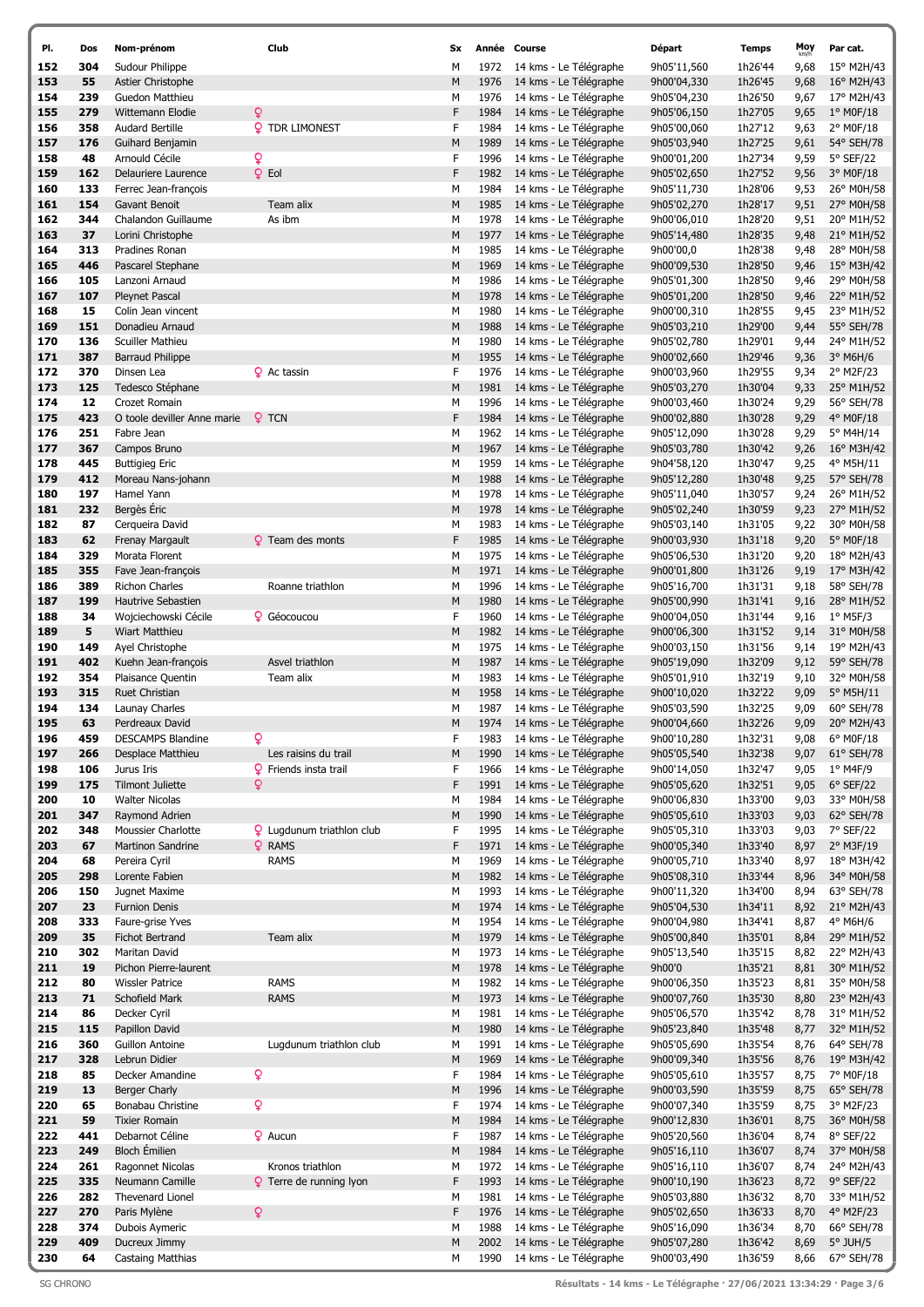| PI.        | Dos       | Nom-prénom                                | Club                               | Sx     | Année        | Course                                           | Départ                     | <b>Temps</b>       | Moy          | Par cat.                |
|------------|-----------|-------------------------------------------|------------------------------------|--------|--------------|--------------------------------------------------|----------------------------|--------------------|--------------|-------------------------|
| 231        | 95        | Mouchette Laurent                         | Co copido                          | M      | 1976         | 14 kms - Le Télégraphe                           | 9h00'02,780                | 1h37'01            | 8,66         | 25° M2H/43              |
| 232        | 247       | Q<br>Jacquier-villard Carole              |                                    | F      | 1970         | 14 kms - Le Télégraphe                           | 9h00'09,240                | 1h37'01            | 8,66         | 3° M3F/19               |
| 233        | 368       | <b>Chabot Florent</b>                     | Sans bornes                        | M      | 1971         | 14 kms - Le Télégraphe                           | 9h05'15,290                | 1h37'04            | 8,65         | 20° M3H/42              |
| 234        | 189       | Barioz Christophe                         |                                    | М      | 1978         | 14 kms - Le Télégraphe                           | 9h05'00,150                | 1h37'08            | 8,65         | 34° M1H/52              |
| 235        | 408       | Q<br>Ducreux Alexandra                    |                                    | F      | 1994         | 14 kms - Le Télégraphe                           | 9h05'06,890                | 1h37'18            | 8,63         | 10° SEF/22              |
| 236        | 271       | Gabriele Damien                           | Les raisins du trail               | М      | 1988         | 14 kms - Le Télégraphe                           | 9h05'05,510                | 1h37'19            | 8,63         | 68° SEH/78              |
| 237        | 225       | Geraud Sylvain                            |                                    | М      | 1977         | 14 kms - Le Télégraphe                           | 9h05'13,330                | 1h37'19            | 8,63         | 35° M1H/52              |
| 238        | 46        | ò<br>Gelot Charlotte                      |                                    | F      | 1992         | 14 kms - Le Télégraphe                           | 9h00'00,510                | 1h37'23            | 8,63         | $11^{\circ}$ SEF/22     |
| 239        | 196       | Lemonon Charly                            |                                    | М      | 1985         | 14 kms - Le Télégraphe                           | 9h05'15,670                | 1h37'23            | 8,63         | 38° M0H/58              |
| 240        | 337       | Puiatti Arnaud                            | Beaujolais runners                 | М      | 1967         | 14 kms - Le Télégraphe                           | 9h05'14,610                | 1h37'28            | 8,62         | 21° M3H/42              |
| 241        | 385       | Cremin Thomas                             | Les raisins du trail               | M      | 1985         | 14 kms - Le Télégraphe                           | 9h05'05,830                | 1h37'31            | 8,61         | 39° M0H/58              |
| 242        | 219       | Levy Jean-marc                            | Les foulées de beauregard          | М      | 1970         | 14 kms - Le Télégraphe                           | 9h05'09,390                | 1h37'41            | 8,60         | 22° M3H/42              |
| 243        | 356       | Martel Thierry                            |                                    | M      | 1973         | 14 kms - Le Télégraphe                           | 9h05'07,740                | 1h37'43            | 8,60         | 26° M2H/43              |
| 244        | 14        | Collignon Yannick                         | AAAL                               | М      | 1972         | 14 kms - Le Télégraphe                           | 9h05'09,100                | 1h37'57            | 8,58         | 27° M2H/43              |
| 245        | 450       | <b>JAGER RAPHAEL</b>                      |                                    | M      | 1975         | 14 kms - Le Télégraphe                           | 9h05'24,210                | 1h38'01            | 8,57         |                         |
| 246        | 248       | Guilloux Julien                           |                                    | М      | 1982         | 14 kms - Le Télégraphe                           | 9h05'16,890                | 1h38'02            | 8,57         | 40° M0H/58              |
| 247        | 255       | <b>Hainaut Francois</b>                   | Asvel triathlon                    | M      | 1980         | 14 kms - Le Télégraphe                           | 9h05'17,230                | 1h38'03            | 8,57         | 36° M1H/52              |
| 248        | 83        | Matrat Antoine                            |                                    | M      | 1980         | 14 kms - Le Télégraphe                           | 9h00'04,980                | 1h38'04            | 8,57         | 37° M1H/52              |
| 249        | 250       | <b>Bonnet Julien</b>                      |                                    | M      | 1980         | 14 kms - Le Télégraphe                           | 9h05'16,500                | 1h38'05            | 8,56         | 38° M1H/52              |
| 250        | 420       | <b>Oubahssaine Driss</b>                  | Comptoir des fers                  | М      | 1977         | 14 kms - Le Télégraphe                           | 9h00'04,860                | 1h38'08            | 8,56         | 39° M1H/52              |
| 251        | 229       | Q<br><b>Chatenet Audrey</b>               |                                    | F      | 1985         | 14 kms - Le Télégraphe                           | 9h05'11,130                | 1h38'10            | 8,56         | 8° M0F/18               |
| 252        | 117       | Urrea Pascal                              |                                    | M      | 1967         | 14 kms - Le Télégraphe                           | 9h05'05,330                | 1h38'12            | 8,55         | 23° M3H/42              |
| 253        | 183       | Lefebvre Paul                             | As caluire athletisme              | M      | 1981         | 14 kms - Le Télégraphe                           | 9h05'11,460                | 1h38'13            | 8,55         | 40° M1H/52              |
| 254        | 422       | Rabouan Mickael                           | Letraceurs                         | М      | 1974         | 14 kms - Le Télégraphe                           | 9h05'06,680                | 1h38'18            | 8,55         | 28° M2H/43              |
| 255        | 424       | Marmoex Sebastien                         |                                    | M      | 1974         | 14 kms - Le Télégraphe                           | 9h00'12,040                | 1h38'19            | 8,54         | 29° M2H/43              |
| 256        | 11        | Vieren Jean-baptiste                      |                                    | М      | 1985         | 14 kms - Le Télégraphe                           | 9h00'10,010                | 1h38'23            | 8,54         | 41° M0H/58              |
| 257        | 336       | ò<br><b>Taisne Elise</b>                  |                                    | F      | 1994         | 14 kms - Le Télégraphe                           | 9h05'02,750                | 1h38'24            | 8,54         | 12° SEF/22              |
| 258        | 155       | Brunetti Alexandre                        | Team ogni                          | М      | 1969         | 14 kms - Le Télégraphe                           | 9h05'02,300                | 1h38'34            | 8,52         | 24° M3H/42              |
| 259        | 319       | Q<br>Rossini Sandrine                     |                                    | F      | 1971         | 14 kms - Le Télégraphe                           | 9h00'12,950                | 1h38'45            | 8,51         | 4° M3F/19               |
| 260        | 57        | Bonhomme Jerome                           |                                    | М      | 1974         | 14 kms - Le Télégraphe                           | 9h05'22,390                | 1h38'48            | 8,50         | 30° M2H/43              |
| 261        | 200       | Fortin Thierry                            |                                    | M      | 1969         | 14 kms - Le Télégraphe                           | 9h00'12,830                | 1h38'52            | 8,50         | 25° M3H/42              |
| 262        | 171       | Oudin Olivier                             | Beaujolais runners                 | М      | 1966         | 14 kms - Le Télégraphe                           | 9h05'15,490                | 1h38'52            | 8,50         | $6^{\circ}$ M4H/14      |
| 263        | 159       | Montel Christophe                         |                                    | M      | 1986         | 14 kms - Le Télégraphe                           | 9h00'11,860                | 1h38'53            | 8,49         | 42° M0H/58              |
| 264        | 275       | <b>Blandin Didier</b>                     | Cargo                              | М      | 1967         | 14 kms - Le Télégraphe                           | 9h05'13,240                | 1h38'53            | 8,49         | 26° M3H/42              |
| 265        | 120       | Q<br><b>Brunet Corinne</b>                |                                    | F      | 1970         | 14 kms - Le Télégraphe                           | 9h05'08,490                | 1h38'56            | 8,49         | 5° M3F/19               |
| 266        | 45        | Carret Patrice                            | Dombes running evasion             | М      | 1959         | 14 kms - Le Télégraphe                           | 9h05'07,030                | 1h39'15            | 8,46         | $6^{\circ}$ M5H/11      |
| 267        | 131       | Bonnet Jean-yves                          |                                    | M      | 1960         | 14 kms - Le Télégraphe                           | 9h05'06,860                | 1h39'19            | 8,46         | 7° M5H/11               |
| 268        | 269       | ò<br>Zebiri Fadila                        |                                    | F      | 1976         | 14 kms - Le Télégraphe                           | 9h00'11,700                | 1h39'32            | 8,44         | 5° M2F/23               |
| 269        | 268       | Zebiri Hamza                              |                                    | М      | 1974         | 14 kms - Le Télégraphe                           | 9h00'10,950                | 1h39'33            | 8,44         | 31° M2H/43              |
| 270        | 93        | Cazali Damien                             | SPORT DIMANCHE                     | М      | 1986         | 14 kms - Le Télégraphe                           | 9h05'03,850                | 1h39'34            | 8,44         | 43° M0H/58              |
| 271        | 184       | <b>Audry Nicolas</b>                      |                                    | M      | 1971         | 14 kms - Le Télégraphe                           | 9h05'07,910                | 1h39'34            | 8,44         | 27° M3H/42              |
| 272        | 188       | Fricotteau Eric                           |                                    | М      | 1961         | 14 kms - Le Télégraphe                           | 9h05'01,890                | 1h39'35            | 8,44         | 8° M5H/11               |
| 273        | 252<br>32 | Q<br>Varney-halonen Sari<br>Marcel Samuel |                                    | F<br>м | 1970<br>1981 | 14 kms - Le Télégraphe                           | 9h05'13,100                | 1h39'41            | 8,43         | 6° M3F/19               |
| 274        |           |                                           |                                    |        |              | 14 kms - Le Télégraphe                           | 9h05'15,870                | 1h39'47            | 8,42         | 41° M1H/52              |
| 275        | 377       | Guidoni Olivier<br>Deller Valérie         |                                    | M<br>F | 1992         | 14 kms - Le Télégraphe                           | 9h05'35,630<br>9h00'08,310 | 1h39'49            | 8,42         | 69° SEH/78<br>6° M2F/23 |
| 276<br>277 | 31<br>245 | ò<br>Lorton Thibaut                       |                                    | M      | 1973<br>1987 | 14 kms - Le Télégraphe<br>14 kms - Le Télégraphe | 9h05'23,320                | 1h39'51<br>1h40'16 | 8,41<br>8,38 | 70° SEH/78              |
| 278        | 240       | Muhr Fabrice                              |                                    | М      | 1979         | 14 kms - Le Télégraphe                           | 9h05'13,140                | 1h40'17            | 8,38         | 42° M1H/52              |
| 279        | 246       | Vedrines Emeric                           | Volvic natura trail                | M      | 1988         | 14 kms - Le Télégraphe                           | 9h05'22,950                | 1h40'27            | 8,36         | 71° SEH/78              |
| 280        | 160       | Catherin Christophe                       |                                    | M      | 1980         | 14 kms - Le Télégraphe                           | 9h05'24,420                | 1h40'40            | 8,34         | 43° M1H/52              |
| 281        | 163       | <b>Thyriot Gerard</b>                     | <b>RAMS</b>                        | M      | 1950         | 14 kms - Le Télégraphe                           | 9h05'08,680                | 1h40'45            | 8,34         | $1^{\circ}$ M7H/3       |
| 282        | 122       | Jasserand Gilles                          | <b>RAMS</b>                        | М      | 1969         | 14 kms - Le Télégraphe                           | 9h05'08,530                | 1h40'46            | 8,34         | 28° M3H/42              |
| 283        | 22        | <b>Bustos Nicolas</b>                     |                                    | M      | 1972         | 14 kms - Le Télégraphe                           | 9h00'02,280                | 1h40'48            | 8,33         | 32° M2H/43              |
| 284        | 194       | Wojciechowski Frederic                    |                                    | М      | 1962         | 14 kms - Le Télégraphe                           | 9h00'05,430                | 1h40'54            | 8,33         | 7° M4H/14               |
| 285        | 369       | Charbouillot Didier                       | Beaujolais runners                 | M      | 1964         | 14 kms - Le Télégraphe                           | 9h05'17,520                | 1h40'56            | 8,32         | 8° M4H/14               |
| 286        | 228       | Vieugue Simon                             |                                    | М      | 1982         | 14 kms - Le Télégraphe                           | 9h05'09,390                | 1h41'07            | 8,31         | 44° M0H/58              |
| 287        | 254       | Grossheny Laurent                         |                                    | М      | 1969         | 14 kms - Le Télégraphe                           | 9h05'06,250                | 1h41'12            | 8,30         | 29° M3H/42              |
| 288        | 253       | ò<br>Grossheny Laura                      |                                    | F      | 2000         | 14 kms - Le Télégraphe                           | 9h05'05,610                | 1h41'13            | 8,30         | $1^{\circ}$ ESF/1       |
| 289        | 119       | ò<br>Perrin Anaïs                         |                                    | F      | 1994         | 14 kms - Le Télégraphe                           | 9h05'10,030                | 1h41'18            | 8,29         | 13° SEF/22              |
| 290        | 371       | Mathez Marie-christine                    | <b>Q</b> ACVS                      | F      | 1966         | 14 kms - Le Télégraphe                           | 9h00'13,070                | 1h41'19            | 8,29         | 2° M4F/9                |
| 291        | 307       | <b>Bouriaux David</b>                     |                                    | М      | 1974         | 14 kms - Le Télégraphe                           | 9h05'03,920                | 1h41'20            | 8,29         | 33° M2H/43              |
| 292        | 218       | Mota levy Sandrine                        | <b>Q</b> Les foulées de beauregard | F      | 1970         | 14 kms - Le Télégraphe                           | 9h05'08,830                | 1h41'26            | 8,28         | 7° M3F/19               |
| 293        | 244       | <b>Bordillon Philippe</b>                 |                                    | M      | 1966         | 14 kms - Le Télégraphe                           | 9h05'22,490                | 1h41'32            | 8,27         | 9° M4H/14               |
| 294        | 431       | Michel Jean-bernard                       |                                    | М      | 1969         | 14 kms - Le Télégraphe                           | 9h05'07,760                | 1h41'34            | 8,27         | 30° M3H/42              |
| 295        | 165       | Thomas Arnaud                             |                                    | M      | 1981         | 14 kms - Le Télégraphe                           | 9h05'20,510                | 1h41'38            | 8,27         | 44° M1H/52              |
| 296        | 77        | Derrida Jean-christophe                   | Géocoucou                          | М      | 1965         | 14 kms - Le Télégraphe                           | 9h00'06,080                | 1h41'41            | 8,26         | 10° M4H/14              |
| 297        | 137       | Reydellet Benjamin                        |                                    | M      | 1984         | 14 kms - Le Télégraphe                           | 9h05'12,660                | 1h41'50            | 8,25         | 45° M0H/58              |
| 298        | 88        | Jauze Pascal                              | SPORT DIMANCHE                     | М      | 1973         | 14 kms - Le Télégraphe                           | 9h05'04,070                | 1h42'06            | 8,23         | 34° M2H/43              |
| 299        | 278       | <b>Boissier Stephane</b>                  | Beaujolais runners                 | M      | 1973         | 14 kms - Le Télégraphe                           | 9h05'19,520                | 1h42'11            | 8,22         | 35° M2H/43              |
| 300        | 29        | Beyneix Florence<br>ò                     |                                    | F      | 1977         | 14 kms - Le Télégraphe                           | 9h05'14,920                | 1h42'13            | 8,22         | 3° M1F/24               |
| 301        | 44        | ò<br><b>Meunier Catherine</b>             |                                    | F      | 1967         | 14 kms - Le Télégraphe                           | 9h05'13,480                | 1h42'14            | 8,22         | 8° M3F/19               |
| 302        | 443       | Rondepierre Geraldine                     | <b>Q</b> ACVS                      | F      | 1980         | 14 kms - Le Télégraphe                           | 9h00'13,600                | 1h42'31            | 8,19         | 4° M1F/24               |
| 303        | 327       | Greuzard Damien                           | Beaujolais runners                 | М      | 1970         | 14 kms - Le Télégraphe                           | 9h05'15,570                | 1h42'41            | 8,18         | 31° M3H/42              |
| 304        | 267       | Ducret Émilie<br>ò                        |                                    | F      | 1982         | 14 kms - Le Télégraphe                           | 9h05'16,980                | 1h42'48            | 8,17         | 9° M0F/18               |
| 305        | 373       | Q<br>Guillomon Alice                      |                                    | F      | 1988         | 14 kms - Le Télégraphe                           | 9h05'17,840                | 1h42'49            | 8,17         | 14° SEF/22              |
| 306        | 273       | Carbo Raphael                             | Canicross des monts                | М      | 1987         | 14 kms - Le Télégraphe                           | 9h05'22,260                | 1h43'12            | 8,14         | 72° SEH/78              |
| 307        | 121       | Devely Chantal                            | <b>Q</b> RAMS                      | F      | 1966         | 14 kms - Le Télégraphe                           | 9h05'07,320                | 1h43'15            | 8,14         | $3°$ M4F/9              |
| 308        | 202       | Sanson Luc                                |                                    | М      | 1986         | 14 kms - Le Télégraphe                           | 9h05'12,190                | 1h43'21            | 8,13         | 46° M0H/58              |
| 309        | 78        | Richard Catherine<br>Q.                   | Dombes running evasion             | F      | 1981         | 14 kms - Le Télégraphe                           | 9h00'04,370                | 1h43'37            | 8,11         | 5° M1F/24               |

SG CHRONO Résultats - 14 kms - Le Télégraphe · 27/06/2021 13:34:30 · Page 4/6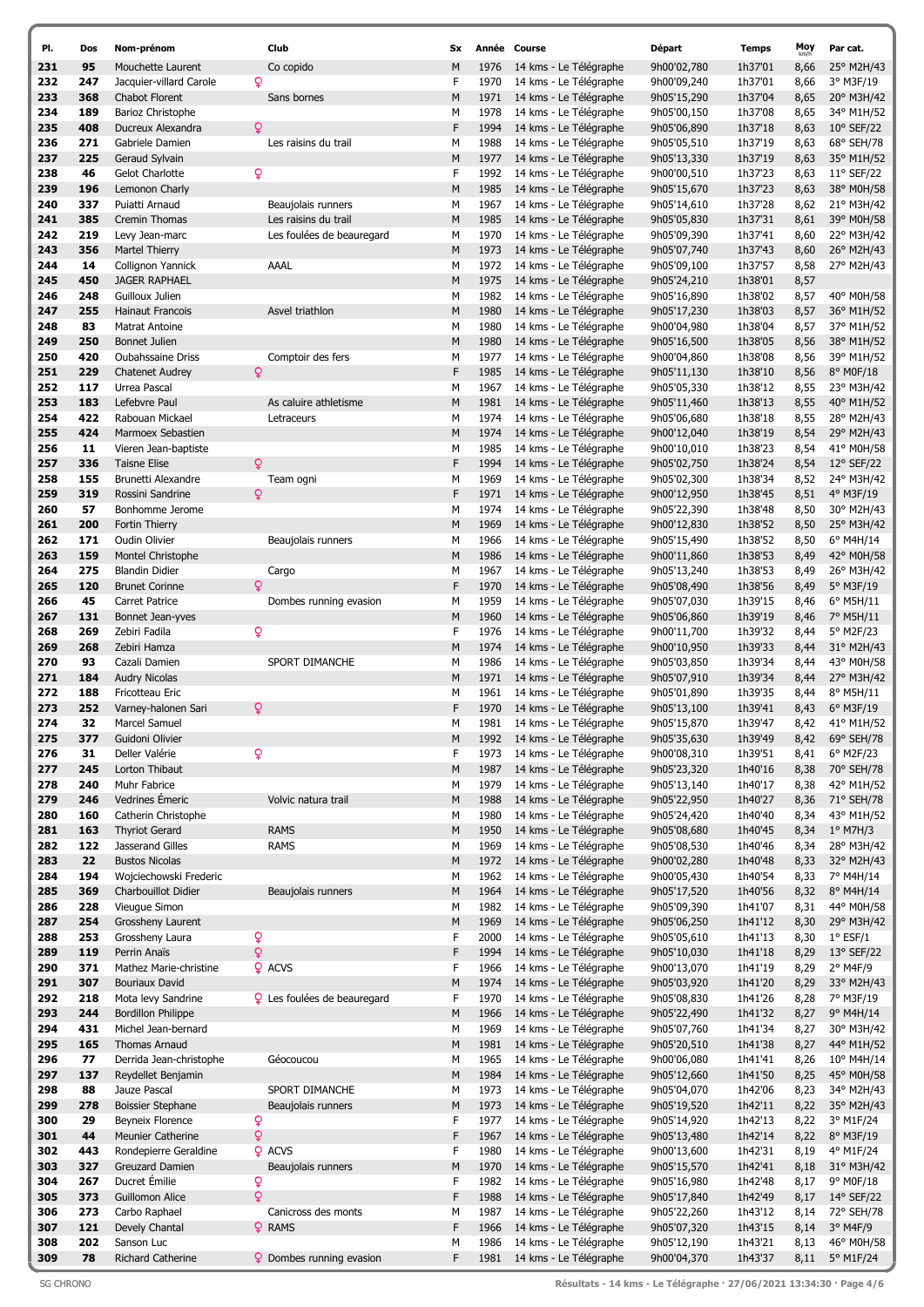| PI.        | Dos      | Nom-prénom                        | Club                            | Sx     |              | Année Course                                     | Départ                     | <b>Temps</b>       | Moy          | Par cat.                 |
|------------|----------|-----------------------------------|---------------------------------|--------|--------------|--------------------------------------------------|----------------------------|--------------------|--------------|--------------------------|
| 310        | 211      | <b>Brouard Gladys</b>             | Q                               | F      | 1974         | 14 kms - Le Télégraphe                           | 9h05'26,410                | 1h43'40            | 8,10         | 7° M2F/23                |
| 311        | 212      | <b>Brouard Thierry</b>            |                                 | М      | 1969         | 14 kms - Le Télégraphe                           | 9h05'27,920                | 1h43'41            | 8,10         | 32° M3H/42               |
| 312        | 123      | Philippe Annick                   | <b>Q</b> SPORT DIMANCHE         | F      | 1966         | 14 kms - Le Télégraphe                           | 9h05'03,980                | 1h43'42            | 8,10         | 4° M4F/9                 |
| 313        | 30       | Feike Sylvie                      | Q                               | F      | 1972         | 14 kms - Le Télégraphe                           | 9h00'09,110                | 1h43'51            | 8,09         | 8° M2F/23                |
| 314        | 452      | SABOURAUD ALAIN                   |                                 | М      | 1963         | 14 kms - Le Télégraphe                           | 9h05'03,360                | 1h44'00            | 8,08         | 11° M4H/14               |
| 315        | 331      | <b>Moiroud Olivier</b>            |                                 | М      | 1975         | 14 kms - Le Télégraphe                           | 9h05'14,620                | 1h44'02            | 8,07         | 36° M2H/43               |
| 316        | 103      | Thivel Véronique                  | Q                               | F      | 1973         | 14 kms - Le Télégraphe                           | 9h05'22,930                | 1h44'03            | 8,07         | 9° M2F/23                |
| 317        | 190      | Du peloux Charlotte               | Q                               | F      | 1982         | 14 kms - Le Télégraphe                           | 9h05'11,700                | 1h44'12            | 8,06         | 10° M0F/18               |
| 318        | 168      | Cantin Anne-françoise             | ò                               | F      | 1981         | 14 kms - Le Télégraphe                           | 9h05'00,900                | 1h44'23            | 8,05         | 6° M1F/24                |
| 319        | 79       | Laurent Muriel                    | <b>Q</b> TCN                    | F      | 1965         | 14 kms - Le Télégraphe                           | 9h00'06,240                | 1h44'27            | 8,04         | 5° M4F/9                 |
| 320        | 325      | Moine Martial                     |                                 | M      | 1969         | 14 kms - Le Télégraphe                           | 9h05'17,420                | 1h44'29            | 8,04         | 33° M3H/42               |
| 321        | 114      | Schneider David                   |                                 | М      | 1985         | 14 kms - Le Télégraphe                           | 9h05'10,810                | 1h45'08            | 7,99         | 47° M0H/58               |
| 322        | 207      | <b>Francoise Basile</b>           |                                 | М      | 1997         | 14 kms - Le Télégraphe                           | 9h05'09,800                | 1h45'23            | 7,97         | 73° SEH/78               |
| 323        | 216      | Guerin Clara                      | Q                               | F      | 1991         | 14 kms - Le Télégraphe                           | 9h05'06,010                | 1h45'35            | 7,96         | 15° SEF/22               |
| 324        | 96       | Garcia Lionel                     |                                 | М      | 1982         | 14 kms - Le Télégraphe                           | 9h05'03,390                | 1h45'41            | 7,95         | 48° M0H/58               |
| 325        | 204      | Francoise Marylou                 | Q                               | F      | 1992         | 14 kms - Le Télégraphe                           | 9h05'10,560                | 1h45'42            | 7,95         | $16^{\circ}$ SEF/22      |
| 326        | 311      | Verry Antoine                     |                                 | M      | 1981         | 14 kms - Le Télégraphe                           | 9h00'14,900                | 1h45'50            | 7,94         | 45° M1H/52               |
| 327        | 72       | Serraille Corinne                 | <b>Q</b> RAMS                   | F      | 1972         | 14 kms - Le Télégraphe                           | 9h00'07,940                | 1h46'14            | 7,91         | 10° M2F/23               |
| 328        | 164      | Ancenay Adeline                   | Q                               | F      | 1982         | 14 kms - Le Télégraphe                           | 9h05'00,630                | 1h46'14            | 7,91         | 11° M0F/18               |
| 329        | 453      | MONTANTENE CHRISTOPHE             |                                 | M      | 1971         | 14 kms - Le Télégraphe                           | 9h05'11,860                | 1h46'21            | 7,90         | 34° M3H/42               |
| 330        | 222      | <b>Teillol Samuel</b>             |                                 | М      | 2001         | 14 kms - Le Télégraphe                           | 9h05'23,730                | 1h46'24            | 7,89         | $5^{\circ}$ ESH/6        |
| 331        | 195      | <b>Clement Christine</b>          | <b>Q</b> SPORT DIMANCHE         | F      | 1969         | 14 kms - Le Télégraphe                           | 9h05'04,860                | 1h46'32            | 7,88         | 9° M3F/19                |
| 332        | 84       | Vinay Julien                      |                                 | М      | 1990         | 14 kms - Le Télégraphe                           | 9h05'18,890                | 1h46'51            | 7,86         | 74° SEH/78               |
| 333        | 214      | Caclamanos Delphine               | Q                               | F      | 1974         | 14 kms - Le Télégraphe                           | 9h05'09,260                | 1h46'59            | 7,85         | 11° M2F/23               |
| 334        | 145      | Rollin Pauline                    | Q                               | F      | 1992         | 14 kms - Le Télégraphe                           | 9h05'03,870                | 1h47'05            | 7,84         | 17° SEF/22               |
| 335        | 365      | Peyclit Stéphanie                 | Q                               | F      | 1981         | 14 kms - Le Télégraphe                           | 9h05'19,580                | 1h47'30            | 7,81         | 7º M1F/24                |
| 336        | 148      | <b>Bazille Odile</b>              | Q                               | F      | 1979         | 14 kms - Le Télégraphe                           | 9h05'22,980                | 1h47'42            | 7,80         | 8° M1F/24                |
| 337        | 147      | Sautier Maiwenn                   | $\mathsf Q$                     | F      | 1979         | 14 kms - Le Télégraphe                           | 9h05'20,770                | 1h47'45            | 7,80         | 9° M1F/24                |
| 338        | 76       | Jouhannet Patricia                | <b>Q</b> RAMS                   | F      | 1972         | 14 kms - Le Télégraphe                           | 9h00'07,700                | 1h48'16            | 7,76         | 12° M2F/23               |
| 339        | 401      | <b>Thevenot Frederic</b>          |                                 | M      | 1969         | 14 kms - Le Télégraphe                           | 9h05'02,180                | 1h48'31            | 7,74         | 35° M3H/42               |
| 340        | 73       | Chene Vincent                     | <b>RAMS</b>                     | М      | 1972         | 14 kms - Le Télégraphe                           | 9h00'07,980                | 1h48'49            | 7,72         | 37° M2H/43               |
| 341        | 415      | <b>Thomas Franck</b>              | <b>ACVS</b>                     | М      | 1966         | 14 kms - Le Télégraphe                           | 9h00'00                    | 1h48'55            | 7,71         | 12° M4H/14               |
| 342        | 262      | Possety Jonathan                  |                                 | М      | 1980         | 14 kms - Le Télégraphe                           | 9h05'01,840                | 1h49'00            | 7,71         | 46° M1H/52               |
| 343        | 169      | Pelletier Philippe                | Cosrl                           | M      | 1970         | 14 kms - Le Télégraphe                           | 9h00'00,0                  | 1h49'01            | 7,71         | 36° M3H/42               |
| 344        | 42       | Paris Jean-luc                    |                                 | М      | 1975         | 14 kms - Le Télégraphe                           | 9h05'07,900                | 1h49'09            | 7,70         | 38° M2H/43               |
| 345        | 138      | <b>Tixier Laurent</b>             |                                 | M      | 1980         | 14 kms - Le Télégraphe                           | 9h05'12,610                | 1h49'32            | 7,67         | 47° M1H/52               |
| 346        | 414      | Galois Morgane                    | <b>Q</b> Les raisins du trail   | F      | 1989         | 14 kms - Le Télégraphe                           | 9h05'06,470                | 1h49'47            | 7,65         | 18° SEF/22               |
| 347        | 209      | Lejeune Fanny                     | Q                               | F<br>M | 1981         | 14 kms - Le Télégraphe                           | 9h05'11,880                | 1h49'55            | 7,64         | 10° M1F/24               |
| 348        | 102      | Palabost Dominique                |                                 | М      | 1979<br>1980 | 14 kms - Le Télégraphe<br>14 kms - Le Télégraphe | 9h05'25<br>9h05'14,400     | 1h50'05            | 7,63         | 48° M1H/52<br>49° M1H/52 |
| 349        | 97<br>75 | Fico Ferdinand<br>Carrier Antoine |                                 | М      | 1984         | 14 kms - Le Télégraphe                           | 9h05'14,490                | 1h50'30<br>1h50'30 | 7,60         |                          |
| 350<br>351 | 280      | Meurice Léocadie                  |                                 | F      | 1993         |                                                  |                            | 1h50'36            | 7,60         | 49° M0H/58               |
| 352        | 47       | Girard Dominique                  | ¥                               | M      | 1965         | 14 kms - Le Télégraphe<br>14 kms - Le Télégraphe | 9h05'14,860<br>9h05'24,690 | 1h50'47            | 7,59<br>7,58 | 19° SEF/22<br>13° M4H/14 |
| 353        | 172      | Triquigneaux Céline               | Q                               | F      | 1981         | 14 kms - Le Télégraphe                           | 9h05'09,010                | 1h50'49            | 7,58         | 11° M1F/24               |
| 354        | 70       | Schofield Chantal                 | <b>Q</b> RAMS                   | F      | 1971         | 14 kms - Le Télégraphe                           | 9h00'06,820                | 1h51'08            | 7,56         | 10° M3F/19               |
| 355        | 198      | Vieugue Jean-claude               |                                 | M      | 1951         | 14 kms - Le Télégraphe                           | 9h05'18,710                | 1h51'33            | 7,53         | $2°$ M7H/3               |
| 356        | 405      | Mouret Vincent                    |                                 | М      | 1986         | 14 kms - Le Télégraphe                           | 9h05'13,140                | 1h51'57            | 7,50         | 50° M0H/58               |
| 357        | 291      | Noisiez Emilie                    | <b>Q</b> Décathlon villefranche | F      | 1980         | 14 kms - Le Télégraphe                           | 9h05'13,920                | 1h51'57            | 7,50         | 12° M1F/24               |
| 358        | 112      | Varenne David                     |                                 | м      | 1971         | 14 kms - Le Télégraphe                           | 9h05'10,440                | 1h52'40            | 7,46         | 37° M3H/42               |
| 359        | 286      | Ladaviere Valérie                 | Q                               | F      | 1967         | 14 kms - Le Télégraphe                           | 9h05'07,490                | 1h52'55            | 7,44         | 11° M3F/19               |
| 360        | 382      | Morlon Fanny                      | Q                               | F      | 1977         | 14 kms - Le Télégraphe                           | 9h05'09,260                | 1h52'57            | 7,44         | 13° M1F/24               |
| 361        | 215      | <b>Bonnet Laurielle</b>           | Q                               | F      | 1977         | 14 kms - Le Télégraphe                           | 9h05'10,450                | 1h52'58            | 7,44         | 14° M1F/24               |
| 362        | 417      | Malblanc Anne                     | Q                               | F      | 1982         | 14 kms - Le Télégraphe                           | 9h05'04,010                | 1h53'01            | 7,43         | 12° M0F/18               |
| 363        | 395      | Marchadier Benjamin               |                                 | M      | 1981         | 14 kms - Le Télégraphe                           | 9h05'04,250                | 1h53'02            | 7,43         | 50° M1H/52               |
| 364        | 25       | Nicaise Michel                    | Géocoucou                       | М      | 1958         | 14 kms - Le Télégraphe                           | 9h00'04,590                | 1h53'29            | 7,40         | 9° M5H/11                |
| 365        | 305      | Fresse Nadège                     | $\mathsf{Q}$                    | F      | 1973         | 14 kms - Le Télégraphe                           | 9h05'24,550                | 1h53'32            | 7,40         | 13° M2F/23               |
| 366        | 56       | Vernay Julien                     |                                 | M      | 1980         | 14 kms - Le Télégraphe                           | 9h00'08,440                | 1h54'39            | 7,33         | 51° M1H/52               |
| 367        | 451      | COMBIER Jean Paul                 |                                 | М      |              | 14 kms - Le Télégraphe                           | 9h05'04,190                | 1h54'39            | 7,33         |                          |
| 368        | 153      | Subrin Pascale                    | <b>Q</b> Entente ouest lyonnais | F      | 1965         | 14 kms - Le Télégraphe                           | 9h05'19,240                | 1h54'45            | 7,32         | 6° M4F/9                 |
| 369        | 233      | Maingault Amelie                  | Q                               | F      | 1987         | 14 kms - Le Télégraphe                           | 9h05'14,560                | 1h54'53            | 7,31         | 20° SEF/22               |
| 370        | 167      | <b>Badoil Nathalie</b>            | Q<br>Entente ouest lyonnais     | F      | 1968         | 14 kms - Le Télégraphe                           | 9h05'20,640                | 1h54'59            | 7,31         | 12° M3F/19               |
| 371        | 326      | <b>Bourrat Marie</b>              | $\boldsymbol{\mathsf{Q}}$       | F      | 1972         | 14 kms - Le Télégraphe                           | 9h05'20,080                | 1h55'03            | 7,30         | 14° M2F/23               |
| 372        | 314      | Rimbault-saban Virginie           | Q                               | F      | 1980         | 14 kms - Le Télégraphe                           | 9h05'20,740                | 1h55'04            | 7,30         | 15° M1F/24               |
| 373        | 82       | Delallée Benedicte                | $\mathsf{Q}$                    | F      | 1981         | 14 kms - Le Télégraphe                           | 9h05'10,930                | 1h55'14            | 7,29         | 16° M1F/24               |
| 374        | 292      | Del pero Audrey                   | Q                               | F      | 1972         | 14 kms - Le Télégraphe                           | 9h00'12,290                | 1h55'20            | 7,28         | 15° M2F/23               |
| 375        | 130      | Thomas Philippe                   |                                 | M      | 1984         | 14 kms - Le Télégraphe                           | 9h05'10,750                | 1h55'39            | 7,26         | 51° M0H/58               |
| 376        | 8        | <b>Stivel Nathalie</b>            | $\overline{Q}$                  | F      | 1969         | 14 kms - Le Télégraphe                           | 9h05'06,590                | 1h55'46            | 7,26         | 13° M3F/19               |
| 377        | 28       | Simon Laura                       | <b>Q</b> AAAL                   | F      | 1984         | 14 kms - Le Télégraphe                           | 9h05'21,500                | 1h55'48            | 7,25         | 13° M0F/18               |
| 378        | 6        | Wiart Thibault                    |                                 | М      | 1979         | 14 kms - Le Télégraphe                           | 9h00'07,280                | 1h55'59            | 7,24         | 52° M1H/52               |
| 379        | 281      | Cacciatore Gaetan                 | Cargo                           | M      | 1974         | 14 kms - Le Télégraphe                           | 9h05'14,490                | 1h56'04            | 7,24         | 39° M2H/43               |
| 380        | 81       | Gonzalez Mickael                  | Les raisins du trail            | М      | 1974         | 14 kms - Le Télégraphe                           | 9h05'06,910                | 1h56'35            | 7,21         | 40° M2H/43               |
| 381        | 460      | <b>WOLVILLE Roch</b>              |                                 | М      | 1970         | 14 kms - Le Télégraphe                           | 9h05'12,310                | 1h56'36            | 7,20         | 38° M3H/42               |
| 382        | 430      | Biolchini Gerard                  | Beaujolais runners              | М      | 1952         | 14 kms - Le Télégraphe                           | 9h05'19,730                | 1h57'09            | 7,17         | $5^\circ$ M6H/6          |
| 383        | 372      | Omari Luines                      |                                 | М      | 1973         | 14 kms - Le Télégraphe                           | 9h05'20,090                | 1h57'09            | 7,17         | 41° M2H/43               |
| 384        | 300      | Paillasson Chantal                | <b>Q</b> Yzeron trail nature    | F      | 1959         | 14 kms - Le Télégraphe                           | 9h00'14,740                | 1h57'17            | 7,16         | $2°$ M5F/3               |
| 385        | 61       | Desportes Virginie                | Q                               | F      | 1973         | 14 kms - Le Télégraphe                           | 9h05'00,450                | 1h57'27            | 7,15         | 16° M2F/23               |
| 386        | 442      | <b>Bouvier Patrick</b>            |                                 | м      | 1968         | 14 kms - Le Télégraphe                           | 9h05'12,490                | 1h57'32            | 7,15         | 39° M3H/42               |
| 387        | 60       | Lacarrau Caroline                 | Q                               | F      | 1980         | 14 kms - Le Télégraphe                           | 9h04'59,680                | 1h57'47            | 7,13         | 17° M1F/24               |
| 388        | 428      | Le cain Julie                     | Q                               | F      | 1987         | 14 kms - Le Télégraphe                           | 9h05'17,370                | 1h58'24            | 7,09         | 21° SEF/22               |

SG CHRONO Résultats - 14 kms - Le Télégraphe · 27/06/2021 13:34:30 · Page 5/6